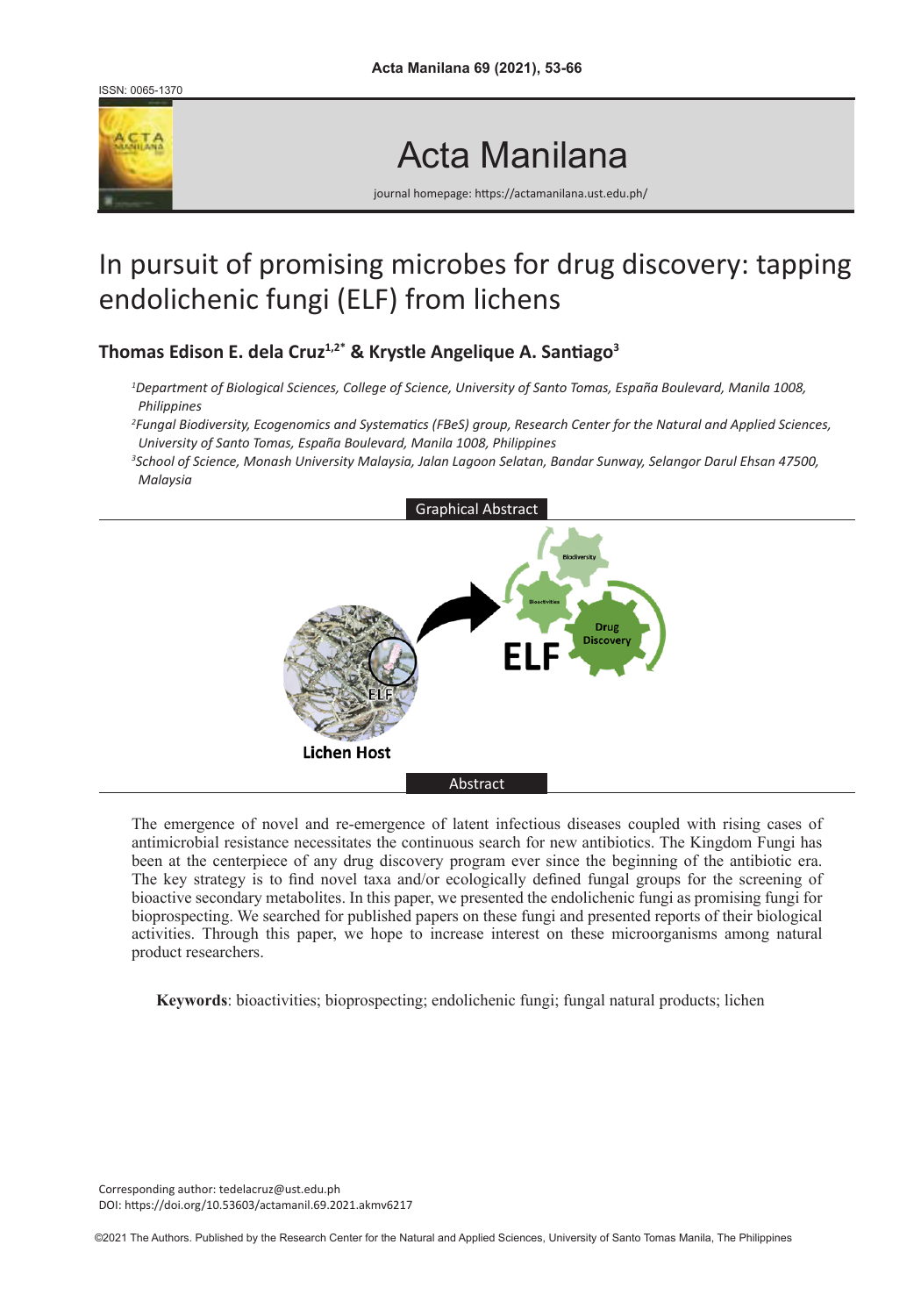#### **Introduction**

The current COVID-19 pandemic has made it known the enormous danger of communicable diseases brought about by infectious entities. According to the World Health Organization (WHO), of the ten leading causes of death in 2019, three are communicable diseases [1]. This number increased to four among the lower-middle income countries and to six among low-income countries. Among these communicable diseases, bacterial infection such as tuberculosis tops the list. This is further aggravated by the rise of antimicrobial resistance (AMR). In 2019, an estimated 10 M were infected with TB worldwide, with more than 200,000 cases reported with multi-drug resistant TB [2]. The Philippines is among the eight countries with 30 high TB burden, which accounted for 87% of new cases. WHO has thus identified AMR as among the top 10 global public health threats. This coupled with the declining effectivity of anti-infective drugs available in the market necessitates the continuous exploration of bioactive metabolites for drug discovery. In this mini-review paper, we described lichen-associated microorganisms as promising sources of potentially novel and bioactive metabolites for drug discovery development.

*Lichens: a partnership of more than two organisms.* Lichens are mutualistic association between a filamentous fungus, also referred to as the mycobiont, and at least one photosynthetic partner, known as the photobiont, which could either be a green alga, a cyanobacterium or both [3]. Lichenization is described as a mechanism of acquiring fixed carbon by fungi from a population of minute, living algal and/or cyanobacterial cells [4]. In this lichenization process, the mycobiont, or the lichen-forming fungus which often belongs to the Phylum Ascomycota, overgrow the photobiont on or within the substratum to form the lichen thallus [5], a unique vegetative structure. While the photobiont provides nutritional benefits (e.g., sugars) to the association, the mycobiont provides a "shelter" and facilitates absorption of water from the environment. As a result of this symbiotic relationship, both the mycobionts and the photobionts can exist in various habitats, where separately they would be rare or non-existent [6]. In this context, lichens are regarded as the most successful symbiosis in the natural world. They comprise more than 20% of the global fungal biodiversity [7], and exist in almost all terrestrial habitats, from the tropics to polar regions including extreme environments such as extremely dry deserts [6]. In the Philippines, a total of 1,234 lichen species has so far been recorded, of which 307 species or equivalent to 24% of the recorded taxa were first described from specimens collected in the country [8]. This represents an enormous diversity from which bioactive metabolites for drug discovery can be explored. Our studies on Philippine lichens at the UST Research Center for the Natural and Applied Sciences have shown their antimicrobial, cytotoxic, and herbicidal potentials [9-12]. However, despite their promising bioactivities, lichens grow very slowly which raises concerns of over-collection, leading to species population decline and possible species extinction. The *in vitro* culture of its mycobionts may not always be a good option as the lichen-forming fungi may not necessarily produce the bioactive metabolites extracted from the lichen thalli. Interestingly, the lichen-forming fungi are not the only organisms within the lichen association that can be explored for natural products.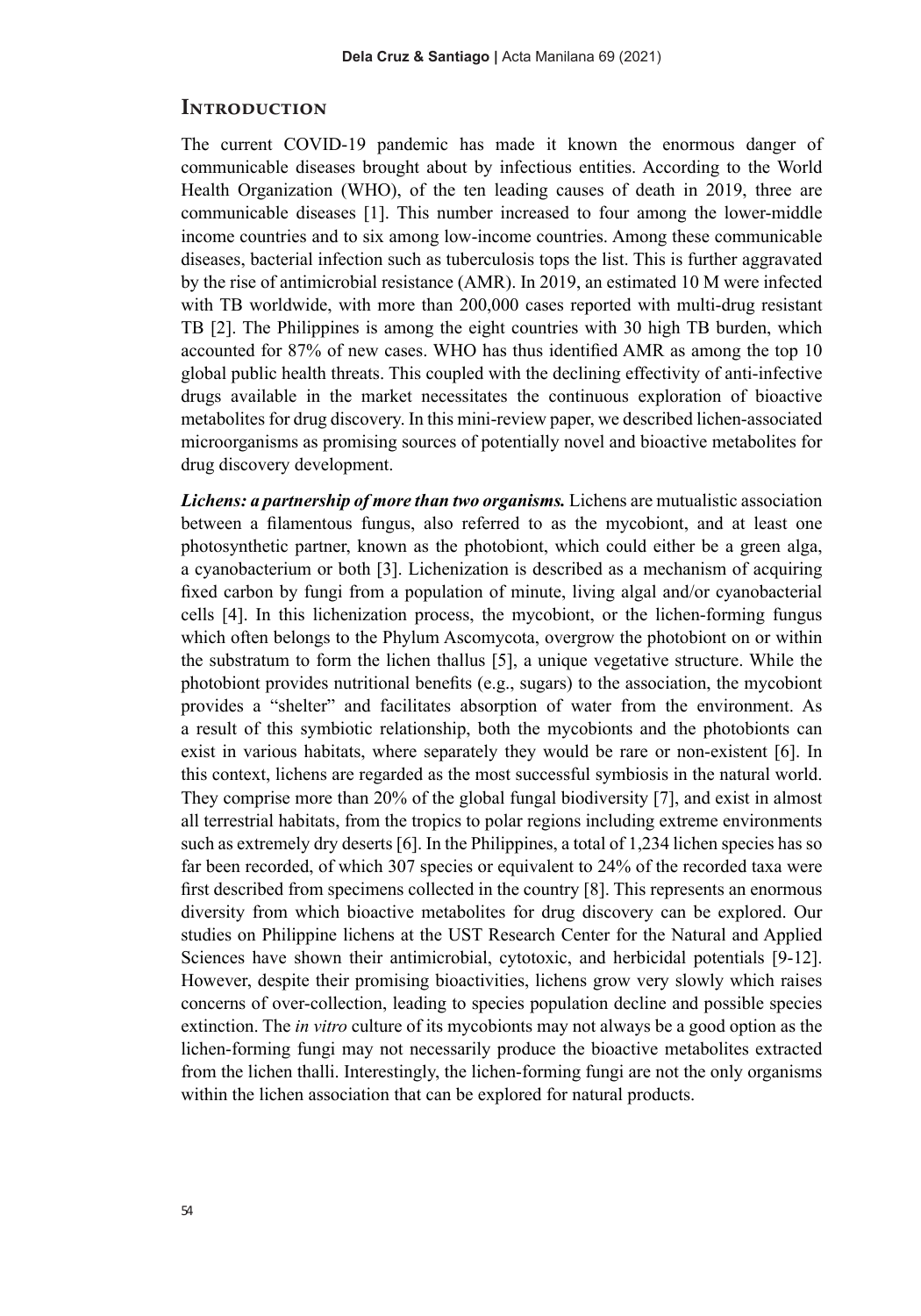Lichens are described for its intricate architecture, the lichen thalli, which involves the fungal component sheltering the photosynthetic partners [13]. Although the dual nature of lichens is widely recognized for centuries, the unexpected discovery of a basidiomycetous yeast, identified as *Cyphobasidium* sp., from the cortex of the lichen *Bryoria* [14] led to the recognition of the "third" symbiont. The yeast cells are embedded in the cortex of the lichen thallus and may contribute significantly to its morphology. The yeasts are also ubiquitous, having been reported over large geographical distances and across the six continents, and therefore, are believed to be essential partners for most lichens and are not casual colonizers or parasites. Interestingly, recent studies also showed the presence of bacteria which provides vitamins and cofactors in the lichen thalli [15-17]. These led Hawksworth  $&$  Grube [18] to re-define the lichen symbiosis as "a self-sustaining ecosystem formed by the interaction of an exhabitant fungus and an extracellular arrangement of one or more photosynthetic partners and an indeterminate number of other microscopic organisms." These also showed the enormous diversity of microorganisms from different kingdoms and domains of life entering the lichen symbiosis.

In the study of Arnold et al. [19], they earlier concluded that lichens could be the 'cradle' of fungal diversification. True enough, the discovery of Endolichenic Fungi (ELF) as another microbiota living inside healthy lichen thalli without causing any infections to the host is recently reported. Described as similar in functions or roles to plant endophytes but represented a lineage of Ascomycota distinct from the lichen mycobiont, lichenicolous fungi, and other incidental fungi found on the surface of the thalli, endolichenic fungi represent another ecologically defined group of microorganisms within lichens [19-21]. ELF have been reported to occur in taxonomically diverse lichens encompassing various lichen growth forms (e.g., crustose, foliose, fruticose), substrates (e.g., epiphytic, saxicolous, terricolous), and ecosystems (e.g., boreal, temperate, tropical, and Antarctic) [22-24]. In the next section, we describe the possible role/s of endolichenic fungi in the lichen association.

*Endolichenic fungi (ELF) and their role in the lichen symbiosis.* **Investigations on** the nature of endolichenic fungi have progressed in the recent years – from learning the similarities of these microorganisms with plant endophytic fungi to the production of unique and bioactive secondary metabolites. There are, however, other biological aspects of these group of asymptomatic fungi that require further studies. Among these is the identification of their role/s in the lichen symbiosis to gain significant insights for the better understanding of their diversity and occurrence as well as their physiological, functional, and ecological nature. Previous studies have attempted to identify these roles of ELF, albeit most were only based on comparison with the lifestyle of plant endophytic fungi, also known as fungal endophytes. Fungal endophytes reside within tissues of plants and have been shown to exhibit antimicrobial and cytotoxic activities. For example, we have reported bioactivities of fungal endophytes associated with terrestrial plants [25], mangroves [26-28], and even macroalgae [29-31]. Suryanarayanan and Thirunavukkarasu [32] further hypothesized that ELF, like plant endophytes, aid in the abiotic and biotic stress tolerance of their lichen hosts, influence the gene regulation and alteration of the fitness of the host lichen, and perhaps be involved in the degradation of the dead parts of the lichen thalli.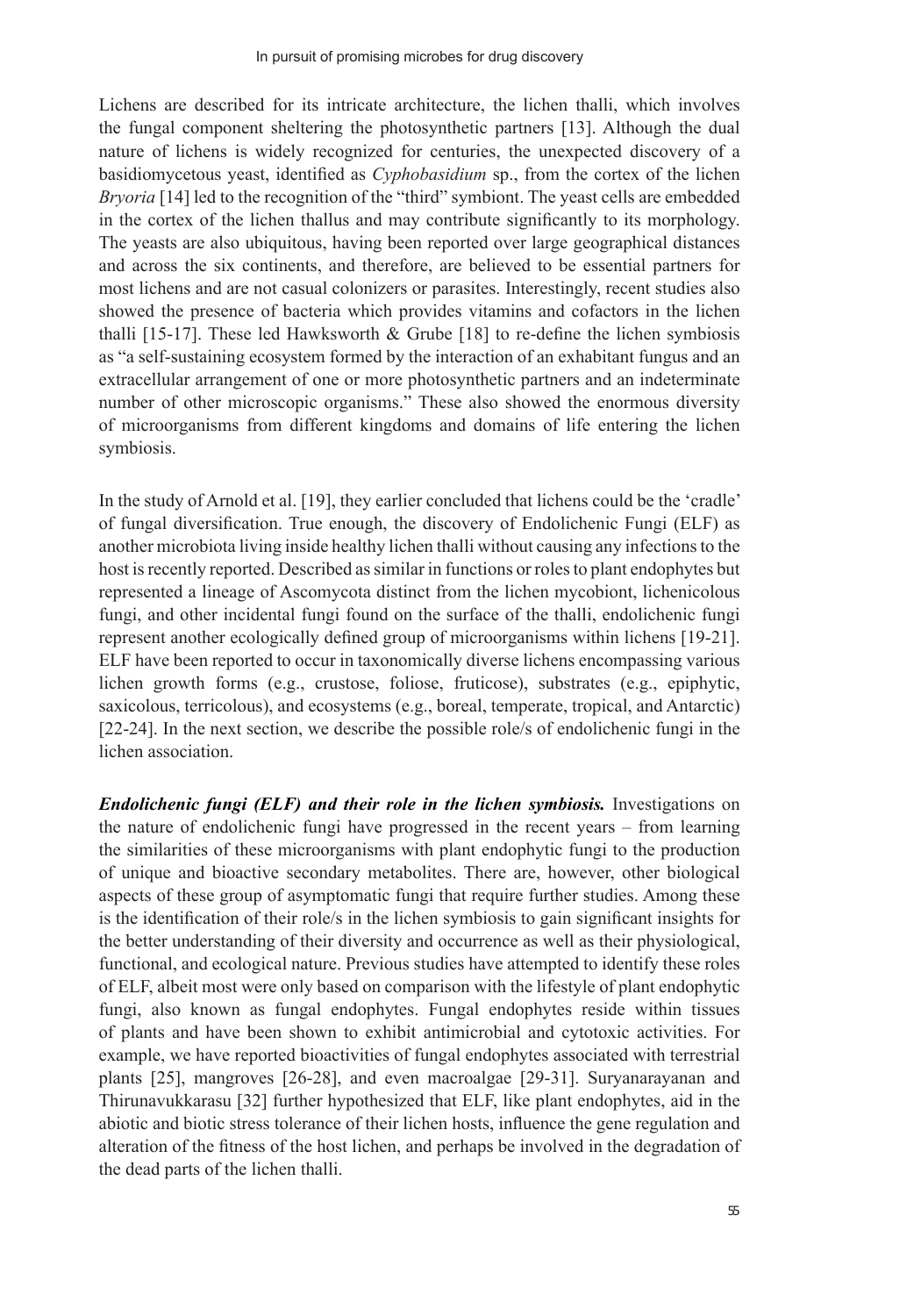Similarly, Zhang and colleagues [24] reported the possible functional role of ELF in litter degradation, since their isolated ELF species were previously reported as plant endophytes that exhibited such role in leaf decay. Now, just like fungal endophytes from plants, the bioactive secondary metabolites produced by ELF were also explored. Kellogg and Raja [33] reported that ELF species produce a suite of biologically active and functional secondary metabolites, in exchange for the shelter provided by the host lichen. These metabolites were hypothesized to provide chemical protection for the host [34]. Galinato et al. [35] recently reported that ELF could be leading producers of antioxidants within the lichen thalli, since ELF crude culture extracts exhibited stronger antioxidant activities than the crude lichen extracts. Similar results were reported by Santiago et al. [36]. It is, thus, possible that ELF protects the host against harmful conditions through the production of reactive oxygen species (ROS). Furthermore, Santiago and colleagues [37] recently reported that ELF metabolites may have protected the lichen from other possible harmful or invading microorganisms. Such assumption resulted from the metabolomics analyses of lichen hosts and their associated ELF, where a distinction between lichen and ELF metabolic profiles was observed.

While these studies may have provided ample information on the role of ELF in the lichen symbiosis, additional analyses involving various lichens and ELF are still required to understand the complexity of endolichenism. Furthermore, there are other significant observations in these studies that also require attention. For example, ELF is considered analogous to plant endophytic fungi. While this observation was proven accurate by several studies [19, 38-41], the nature of the secondary metabolites of ELF could have been different from those produced by plant endophytes. It is worth noting the ability of fungal endophytes to produce metabolites similar to their plant hosts [42]. However, in a recent metabolomics analyses conducted [37], different set of metabolites was observed between ELF and their lichen hosts, thereby indicating possibly a different role for ELF, and a role perhaps distinct from that of the fungal endophytes. Proving this observation by conducting more extensive analyses will aid in identifying the role of ELF in the lichen symbiosis, particularly from the perspective of ELF.

*ELF and drug discovery.* Since the first isolation of bioactive secondary metabolites produced by ELF in 2007 [43], a continuous natural product exploration on the potential of ELF in drug discovery followed. In a relatively short period of time, there has been a plethora of research where ELF metabolites and their biological activities are reported. To show this growing trend, we conducted a simple journal search using Google Scholar on June 23, 2021, using only one keyword, endolichenic fungi. We read through more than 800 hits and selected only journal articles that reported endolichenic fungi and their bioactivities, and that were published in reputable journals. Our simple search strategy is illustrated in Figure 1. Our study resulted in the identification of varied bioactivities of ELF, and included but not limited to antibacterial [37, 44-46], antifungal [47-50], antioxidant [35, 51-54], cytotoxic [43, 55-59], anti-inflammatory [60-62], anti-Alzheimer's disease [63, 64], antiviral [65], and anti-biofilm [66-68] (Figure 2, Table 1). From these studies, a total of 592 compounds was reported, with half of these metabolites identified as novel (Figure 3). This observation alone is sufficient to prioritize endolichenic fungi for chemical diversity studies.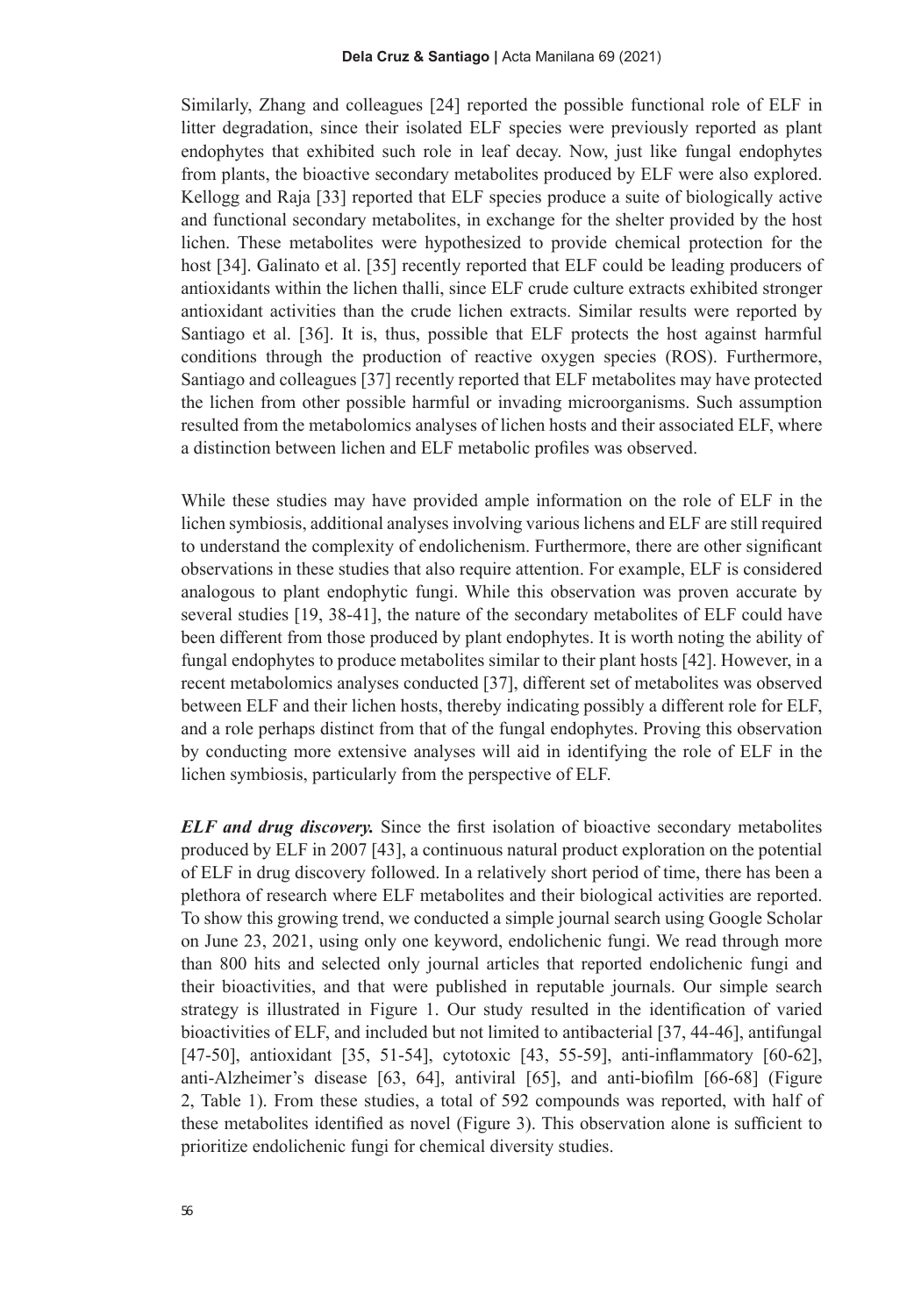Interestingly, in addition to the biopharmaceutical applications mentioned above, some of the ELF metabolites were also tested for their agricultural potential such as nematicidal [69], biocontrol [70], and phytotoxic activities [71, 72]. In the Philippines, the first reports of ELF were that of Galinato et al. [35], Santiago et al. [36], and Tan et al. [44]. Galinato and colleagues isolated 11 morphologically distinct ELF from the fruticose lichen, *Ramalina peruviana*, collected in Tagaytay City, Cavite Province. Their ELF showed antioxidant activities, with three species reporting higher % RSA than the lichen host and the positive control, ascorbic acid [35]. On the other hand, Santiago et al. [36] isolated ELF from another fruticose lichen, *Usnea*, specifically, from *U. baileyi*, *U. bismolliuscula*, and *U. pectinata*, all collected from Sagada, Mountain Province. Their studies also reported the antimicrobial and antioxidant activities of ELF, with many isolates exhibiting better activities than the lichen hosts. Tan et al. reported the biodiscovery of antibacterial constituents from three endolichenic fungi isolated from the foliose lichen *Parmotrema rampoddense*, with the isolation of three compounds: bis(2-ethylhexyl)terephthalate, acetyl tributyl citrate, and fusarubin [44]. Acetyl tributyl citrate also exhibited moderate antibacterial activity against *Klebsiella pneumoniae, Pseudomonas aeruginosa,* and *Staphylococcus aureus.* With the recent listing of more than 1,200 Philippine lichens and with 307 species described as novel from specimens collected in the country [8], it is now easy to imagine the high diversity of our endolichenic fungi and their enormous potential for bioprospecting.



**Figure 1.** A simple search strategy for the screening of journal articles on endolichenic fungi.



**Figure 2.** The reported biological activities exhibited by the metabolites produced by ELF. Data are based from 97 publications searched through Google Scholar on June 23, 2021, with the keyword "endolichenic fungi". Papers were published from 2007 until May 2021. The category "others" refers to uncommon biological activities such as heat shock activation, allelopathic, anti-algal, biocontrol, anti-proliferative, α-amylase inhibition, anti-quorum sensing, anti-migratory (wound healing), and glucose-uptake.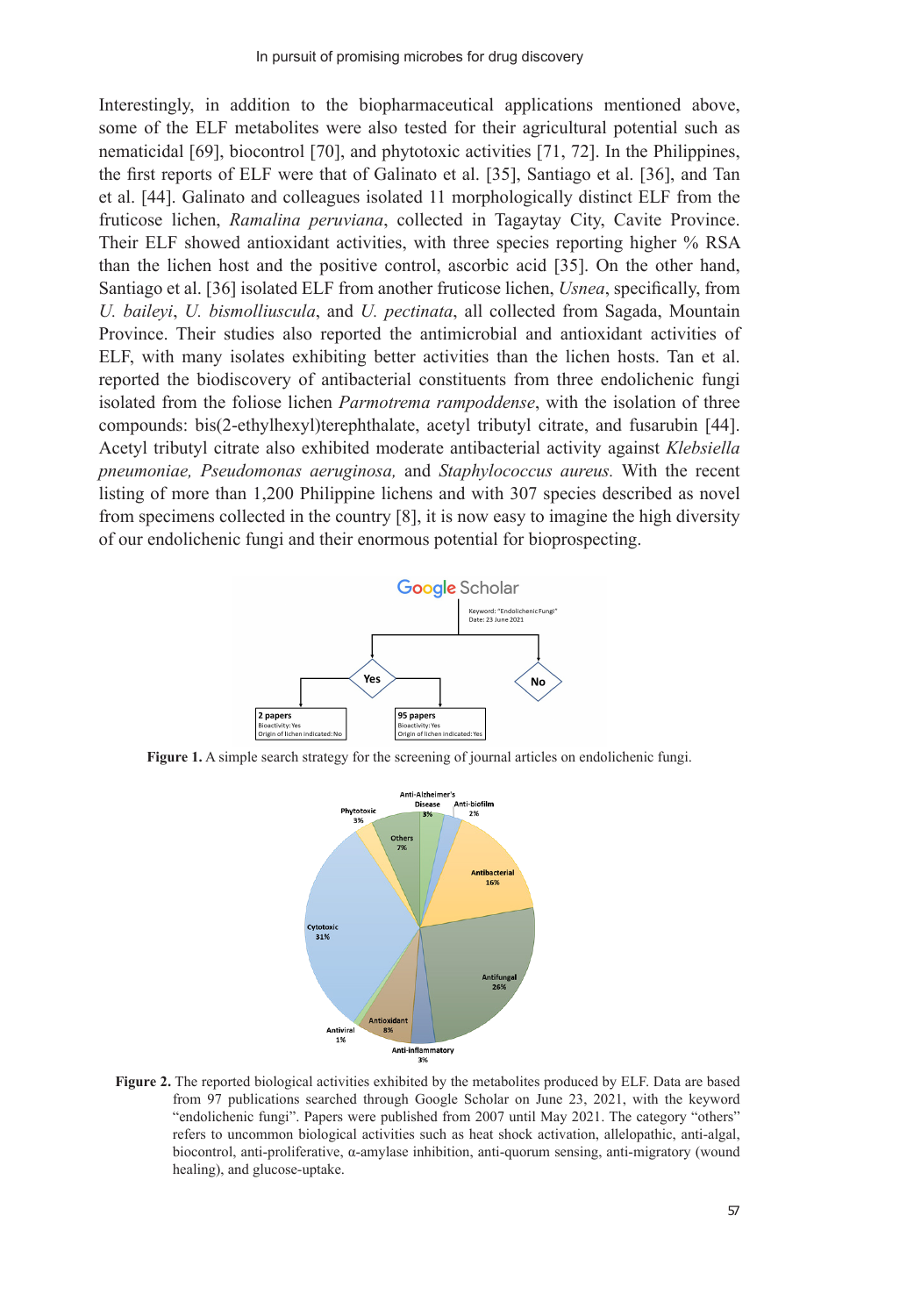

**Figure 3.** Number of published scientific articles on the bioactivities of endolichenic fungi. Included here are the number of isolated ELF metabolites and those identified as novel compounds from 2007 until May 2021 based on 97 publications obtained from our journal search through Google Scholar on June 23, 2021, with the keyword "endolichenic fungi".

*Strategies for the biodiscovery of novel bioactive metabolites from ELF.* **While several** bioactive and novel secondary metabolites were discovered from different ELF species, none have so far reached the next stage in the drug discovery pipeline. Numerous *in vitro* investigations have been conducted confirming the efficacy of these secondary metabolites, but very few studies have continued to the development of these bioactive compounds. For example, Lagarde et al. [73] reported the strong cytotoxic activities of ELF crude extracts against human cancer cell lines. Such results are promising, but the isolation and characterization of these bioactive compounds are yet to be determined. Though, there are several reports on the isolation, characterization, and structure elucidation of ELF metabolites [60, 74-76], most of which also demonstrated interesting bioactivities. As such, it is strongly encouraged to continuously explore these microorganisms, gathering more information beyond the first few steps of laboratory routines (i.e., preliminary screening) and continue throughout the drug discovery process.

One of the main concerns in the drug discovery research is the re-isolation of known compounds. While a higher chance of getting novel metabolites is expected from novel species, endolichenic fungi, many of which are taxonomically similar with fungal endophytes, may have produced less chemically diverse compounds. Therefore, strategies to maximize the chemical diversity and biological activities of ELF are needed, which in turn are also very useful in the whole drug discovery pipeline. Among these strategies is the OSMAC or "one strain, many compounds" approach. It is a simple yet effective strategy that aims to increase the number of secondary metabolites produced by a target microorganism by altering the fermentation conditions, such as media composition, temperature, pH, aeration, and addition of enzymes [77].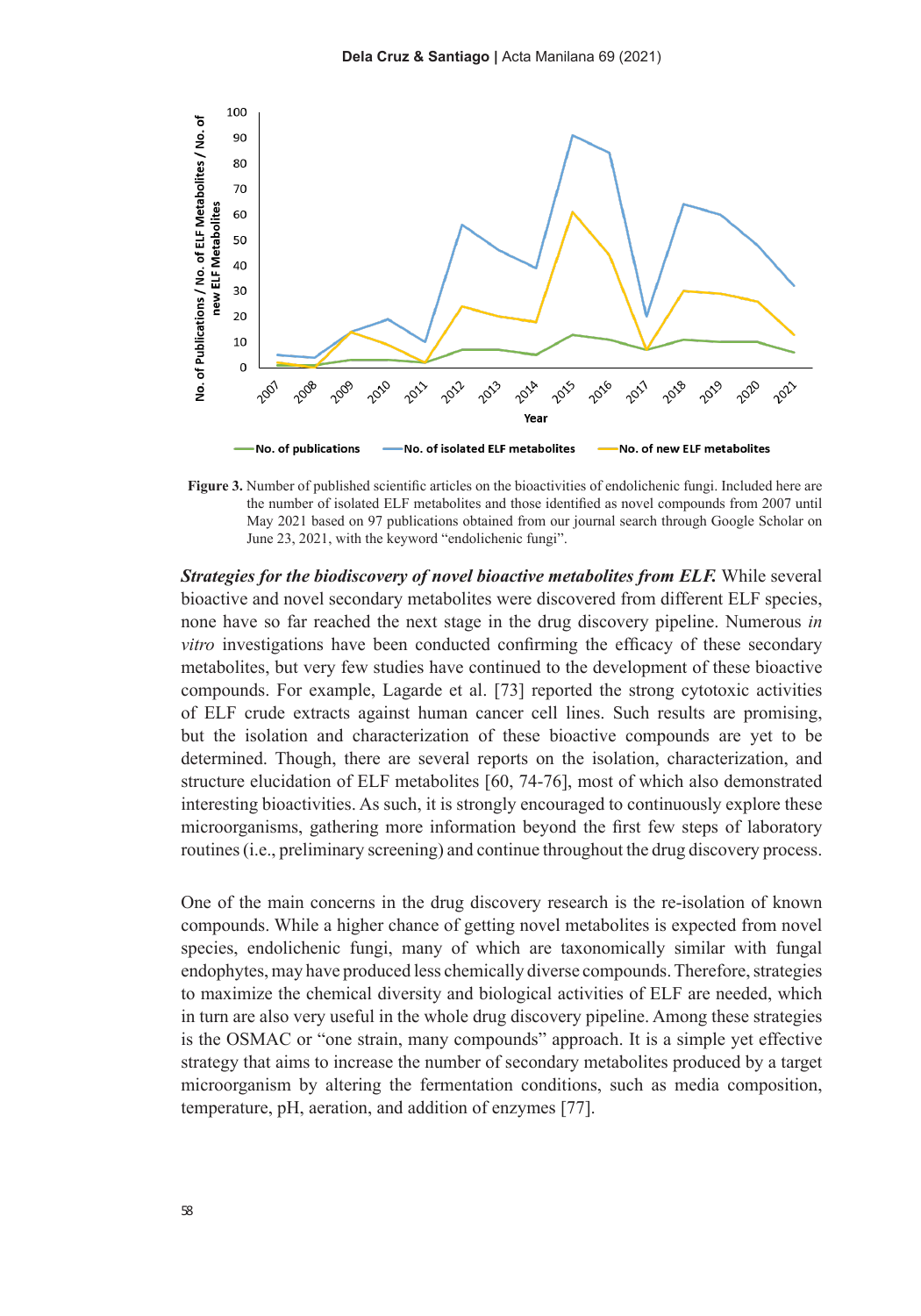Wang and colleagues [78] applied such strategy to the ELF *Ulocladium* sp. inhabiting *Everniastrum* lichen. This then led to the isolation and characterization of more ELF metabolites exhibiting strong cytotoxic activities. Likewise, Padhi and Tayung [79] observed more ELF metabolites with varying bioactivities by altering the culture media and incubation parameters.

Another strategy to further maximize the chemical and biological diversity of ELF metabolites is the exploration of structure-activity relationship, albeit still uncommon in the field of endolichenism. Wijeratne and colleagues [80] applied such strategy to two strains of the ELF *Geopyxis* sp. that yielded analogues of the novel metabolites geopyxins. Preliminary structure-activity relationship screening of these analogues, however, showed low cytotoxic and heat-shock-inducing activities, suggesting that these substances may be weak anticancer drugs.

**Table 1.** Listing of bioactive secondary metabolites produced by endolichenic fungi. The host lichens and the types of bioactivities are also indicated with the reference journals.

| Lichen Host                                  | <b>Endolichenic Fungi</b>                | <b>Bioactive Secondary</b><br>Metabolites                                                                                        | <b>Bioactivities</b>                                                         | <b>References</b>              |
|----------------------------------------------|------------------------------------------|----------------------------------------------------------------------------------------------------------------------------------|------------------------------------------------------------------------------|--------------------------------|
| Amandinea medusulina Xylaria psidii          |                                          | $(Z)$ -3- $\{$ (3-acetyl-2-hydroxyphe-<br>nyl) diazenyl} -2,4-dihydroxy-<br>benzaldehyde                                         | Cytotoxic                                                                    | Santhirasegaram et<br>al. [73] |
| Cetrelia sp.                                 | <i>Aspergillus</i> sp.                   | Isocoumarindole A                                                                                                                | Antifungal, Cytotoxic Chen et al. [74]                                       |                                |
| Everniastrum nepalense                       | Chaetomium globosum                      | Chaetoglobosin Y, E, G, B, C,<br>Isochaetoglobosin D                                                                             | Cytotoxic                                                                    | Zheng et al. [59]              |
| Everniastrum sp.                             | Ulocladium sp.                           | Tricycloalternarenes 9b,<br>6-O-methylnorlichexanthone,<br>norlichexanthone, griseoxan-<br>thone, alterlactone, altenusin        | Antibacterial, Anti-Wang et al. [75],<br>oxidant, Cytotoxic Wang et al. [76] |                                |
| Lepraria incana                              | Aspergillus chevalieri                   | Asperglaucin A, Asperglaucin B Antibacterial                                                                                     |                                                                              | Lin et al. $[77]$              |
| Lethariella zahlbruckneri                    | Tolypocladium cylindrosporum Pyridoxatin |                                                                                                                                  | Cytotoxic                                                                    | Li et al. $[78]$               |
| Lobaria retigera                             | Aspergillus versicolor                   | 8-O-methylversicolorin A,<br>8-O-methylversicolorin B,<br>8-O-methylaverythin, 1'-O-eth-<br>yl-6,8-di- <i>O</i> -methylaverantin | Cytotoxic                                                                    | Dou et al. [79]                |
| <i>Parmelia</i> sp.                          | Eupenicillium javanicum                  | Javanicol E, $(+)$ -terrein                                                                                                      | Anti-inflammatory                                                            | Xu et al. $[61]$               |
| Parmotrema rampoddense Fusarium proliferatum |                                          | Acetyl tributyl citrate                                                                                                          | Antibacterial                                                                | Tan et al. [44]                |
| Parmotrema sp.                               | Daldinia eschscholtzii                   | 8-methoxynaphthalen-1-ol                                                                                                         | Radical scavenging<br>activity                                               | Manthrirathna et<br>al. [54]   |
| Parmotrema sp.                               | Penicillium citrinum                     | 10-ethylidene-2,4,9-trimethoxy-<br>10,10a-dihydro-7,11-dioxa-ben- Antioxidant<br>zo[b]heptalene-6,12-dione                       |                                                                              | Wickramarachchi et<br>al. [53] |
| Parmotrema tinctorum Lecythophora sp.        |                                          | Oxaspirol B                                                                                                                      | Cytotoxic                                                                    | Wijeratne et al. [80]          |
| Physciaceae physcia                          | Ophiosphaerella korrae                   | Ophiosphaerellin C                                                                                                               | Anti-Alzheimer's<br>Disease                                                  | Li et al. $[81]$               |
| Ramalina sp.                                 | Myrothecium inundatum                    | Myrotheols A and B, Myrothe-<br>sides C and D, Sphaeropsidin A, Cytotoxic<br>Hymatoxin L                                         |                                                                              | Basnet et al. [82]             |
| Stereocaulon tomentosum                      | Dothideomycetes sp.                      | Dothideopyrone F                                                                                                                 | Cytotoxic                                                                    | Kim et al. $[83]$              |
| Umbilicaria sp.                              | Ulospora bilgramii                       | Ulosporin G                                                                                                                      | Cytotoxic                                                                    | Xie et al. $[84]$              |
| Usnea cavernosa                              | Corynespora sp.                          | Corynesporol, 1-hydroxydehy-<br>droherbarin, herbarin, dehydro- Cytotoxic<br>herbarin, naphthoquinone                            |                                                                              | Paranagama et al.<br>[43]      |
| Xanthoparmelia an-<br>gustiphylla            | <i>Talaromyces</i> sp.                   | Talaromycin A                                                                                                                    | Cytotoxic, Antioxidant Yuan et al. [85]                                      |                                |
| <i>Xanthoria</i> sp.                         | <i>Aspergillus</i> sp.                   | Asperunguisin C                                                                                                                  | Cytotoxic                                                                    | Li et al. $[58]$               |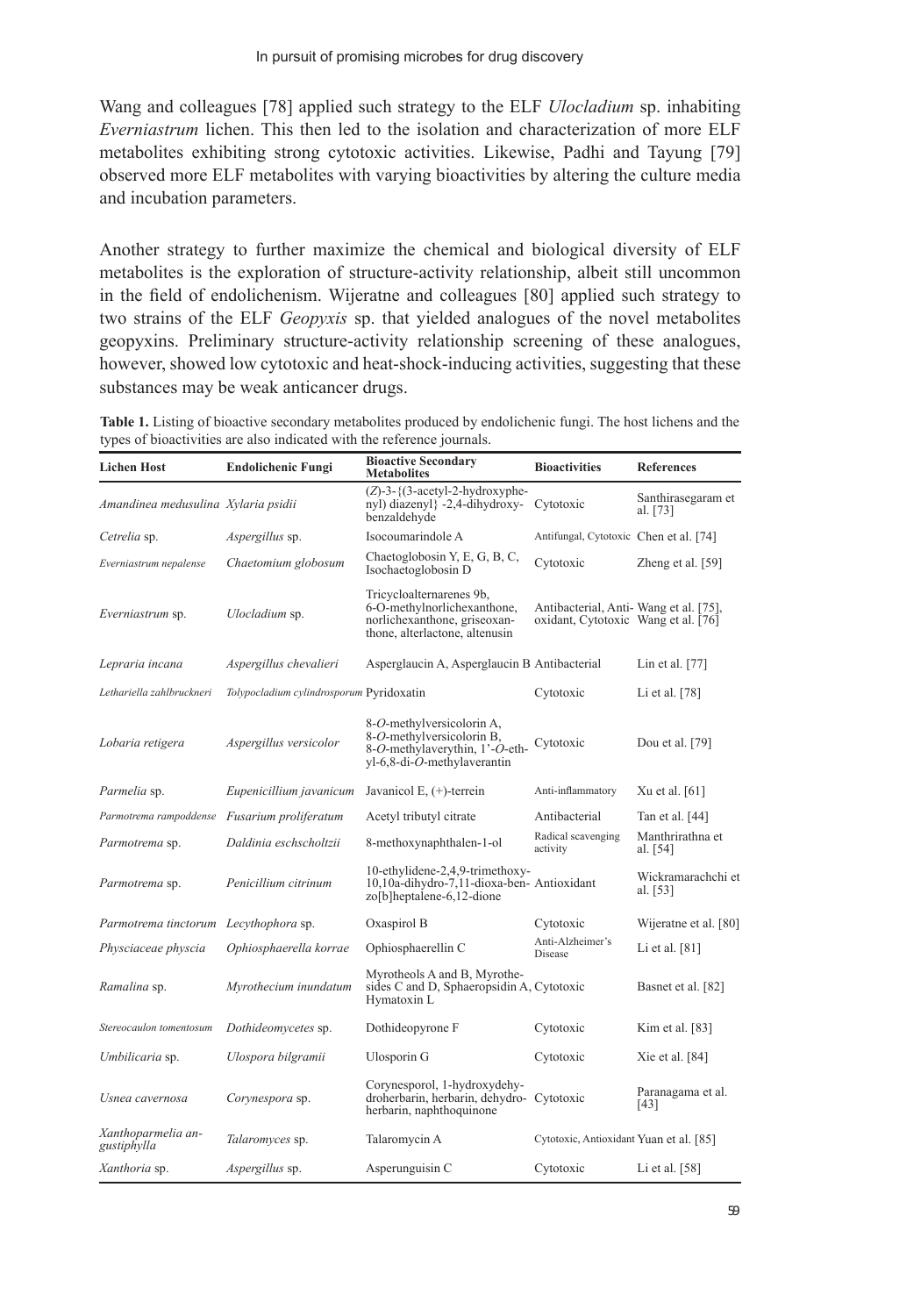

**Figure 4.** Geographic locations of the lichen hosts where the metabolite-producing ELF were isolated. Numbers indicate the number of published papers for each country where the host lichen was collected. Data are based on 95 publications obtained from our Google Scholar journal search on June 23, 2021, with the keyword "endolichenic fungi". Papers were published from 2007 until May 2021. Two articles did not indicate the origin of the lichen hosts, and thus, were excluded from the graph.

Despite that, such observation gave an insight regarding the target selectivity of the compounds and may instead provide broader anticancer drugs with different modes of action. It therefore serves as an opportunity to further explore the structure-activity relationship for the development of better drug leads. The success of ELF in drug discovery research lies with the high probability of discovering new compounds. This is also expected to increase, since more countries have started exploring this ecologically important group of microorganisms (Figure 4). Furthermore, the use of asymptomatic endolichenic fungi can serve as alternative target organisms, especially when conservation of the host lichens owing to their very slow growth is considered.

#### **Conclusions**

Fourteen years into the study of endolichenic fungi, only about 97 publications were reported. However, despite this meager number as compared to other fungal groups, a diverse list of bioactivities was known from these microorganisms. These have shown the enormous potential of this unique, ecological fungal group for bioprospecting. In the Philippines, only a handful of studies reported endolichenic fungi, mainly from the lichen genus *Usnea* and *Ramalina*.

With more than a thousand species of lichens reported in the country, a quarter of which are described first in the Philippines, these represented many potential hosts for endolichenic fungi, and expectedly may harbor unique, if not, novel species of fungi awaiting to be discovered and screened for fungal natural products, and thereby are very good candidates for drug development programs. We only need to explore our own backyard for these promising microbes.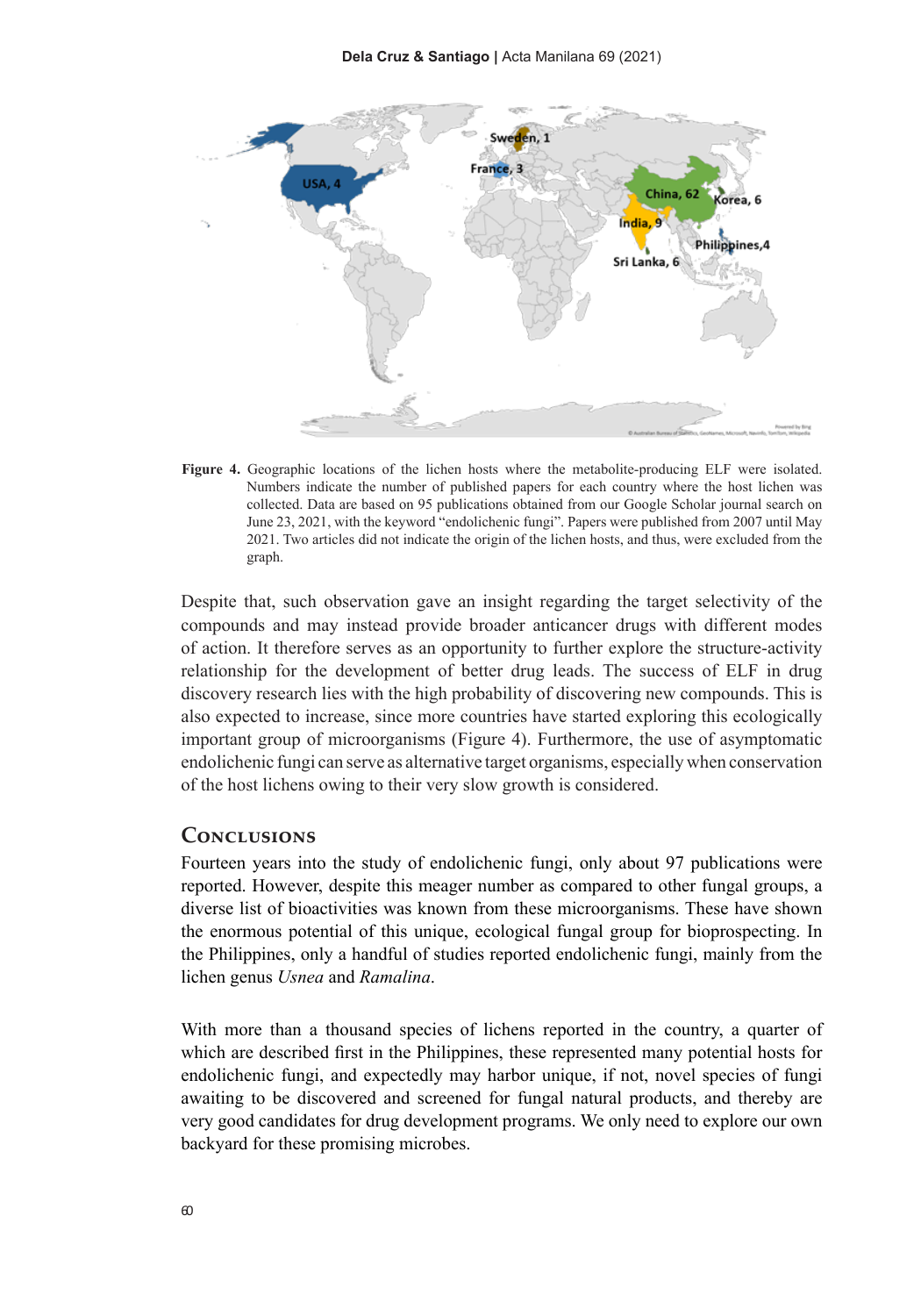#### **Acknowledgments**

The authors would like to acknowledge the numerous authors whose works on endolichenic fungi served as the basis for this paper. K.A.A.S. gratefully acknowledges the School of Science, Monash University Malaysia for financial support (CNI-000099).

#### **Conflict of Interest**

The authors declare no conflict of interest.

## **Author Contributions**

Conceptualization, T.E.E.DC.; original draft preparation, T.E.E.DC. and K.A.A.S.; review and editing of the draft, T.E.E.DC. and K.A.A.S. All authors have read and agreed to the final version of the manuscript.

#### **Institutional Review Board Statement**

Not applicable.

## **Informed Consent Statement**

Not applicable.

#### **References**

- [1] WHO (2020). WHO methods and data sources for country-level causes of death **2000-2019**. D.o.D.a.A. (DNA), ed. (WHO, Geneva: World Health Organization).
- [2] WHO (2020). Global Tuberculosis Report **2020**. (WHO, Geneva: World Health Organization).
- [3] Lutzoni F, & Miadlikowska J. Lichens. *Current Biology* **2009;** 19, R502-R503.
- [4] Honegger R. Mycobionts. In Lichen Biology, T. Nash III, ed, 2nd Edition, pp. 27-39 (Cambridge, UK: Cambridge University Press, **2008**).
- [5] Honegger R. The lichen symbiosis what is so spectacular about it? *The Lichenologist* **1998;** 30, 193-212.
- [6] Nash III T. Introduction. In Lichen Biology, T. Nash III, ed, 2nd Edition, pp. 1-8 (Cambridge, UK: Cambridge University Press, **2008)**.
- [7] Zambare VP, & Christopher LP. Biopharmaceutical potential of lichens. *Pharmaceutical Biology*  **2012;** 50, 778-798.
- [8] Paguirigan JAG, dela Cruz TEE, Santiago KAA, Gerlach A, & Aptroot A. A checklist of lichens known from the Philippines. *Current Research in Environmental & Applied Mycology* **2020;** 10, 319-376.
- [9] Santiago KAA, Borricano JNC, Canal JN, Marcelo DMA, Perez MCP, & dela Cruz TEE. Antibacterial activities of fruticose lichens collected from selected sites in Luzon Island, Philippines. *Philippine Science Letters* **2010;** 3, 18-29.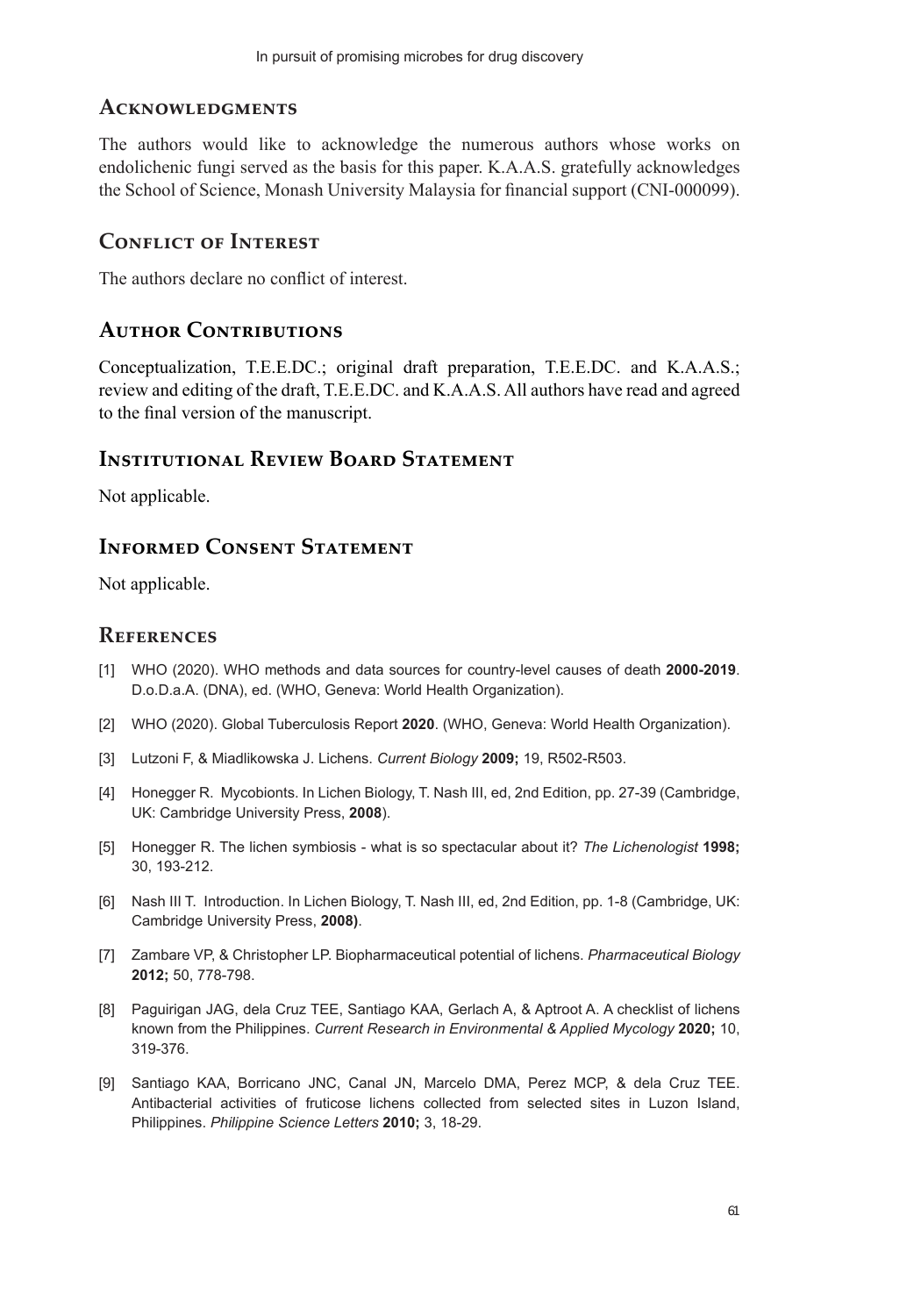- [10] Santiago KAA, Sangvichien E, Boonpragob K, & dela Cruz TEE. Secondary metabolic profiling and antibacterial activities of different species of *Usnea* collected in Northern Philippines. *Mycosphere* **2013;** 4, 267-280.
- [11] de Jesus EE, Hur JS, Notarte KIR, Santiago KAA, & dela Cruz TEE. Antibacterial, antioxidant and cytotoxic activities of the corticolous lichens *Canoparmelia aptata, Pannaria* sp., and *Parmotrema gardneri* collected from Mt. Banahaw, Quezon, Philippines. *Current Research in Environmental & Applied Mycology* **2016;** 6, 173-183.
- [12] Gazo SMT, Santiago KAA, Tjitrosoedirjo SS, & dela Cruz TEE. Antimicrobial and herbicidal activities of the fruticose lichen *Ramalina* from Guimaras Island, Philippines. *Biotropia* **2019;** 26, 23-32.
- [13] Cernava T, Erlacher A, Aschenbrenner IA, Krug L, Lassek C, Riedel K, Grube M, & Berg G. Deciphering functional diversification within the lichen microbiota by meta-omics. *Microbiome*  **2017;** 5, 82.
- [14] Spribille T, Tuovinen V, Resl P, Vanderpool D, Wolinski H, Aime MC, Schneider K, Stabentheiner E, Toome-Heller M, & Thor G. Basidiomycete yeasts in the cortex of ascomycete macrolichens. *Science* **2016;** 353, 488-492.
- [15] Bates Scott T, Cropsey Garrett WG, Caporaso JG, Knight R, & Fierer N. Bacterial communities associated with the lichen symbiosis. *Applied and Environmental Microbiology* **2011;** 77, 1309- 1314.
- [16] Aschenbrenner IA, Cernava T, Berg G, & Grube M. Understanding microbial multi-species symbioses. *Frontiers in Microbiology* **2016;** 7, 180. doi: 10.3389/fmicb.2016.00180.
- [17] Fernández-Brime S, Muggia L, Maier S, Grube M, & Wedin M. Bacterial communities in an optional lichen symbiosis are determined by substrate, not algal photobionts. *FEMS Microbiology Ecology* **2019;** 95.
- [18] Hawksworth DL, & Grube M. Lichens redefined as complex ecosystems. *New Phytol* **2020;** 227, 1281-1283.
- [19] Arnold AE, Miadlikowska J, Higgins KL, Sarvate SD, Gugger P, Way A, Hofstetter V, Kauff F, & Lutzoni F. A phylogenetic estimation of trophic transition networks for ascomycetous fungi: are lichens cradles of symbiotrophic fungal diversification? *Systematic biology* **2009;** 58, 283-297.
- [20] U'Ren JM, Lutzoni F, Miadlikowska J, & Arnold AE. Community analysis reveals close affinities between endophytic and endolichenic fungi in mosses and lichens. *Microbial Ecology* **2010;** 60, 340-353.
- [21] Tripathi M, & Joshi Y. Introduction to endophytic fungi associated with lichens ie endolichenic fungi. In Endolichenic Fungi: Present and Future Trends, pp. 27-47 (Springer, **2019)**.
- [22] Bates ST, Berg-Lyons D, Lauber CL, Walters WA, Knight R, & Fierer N. A preliminary survey of lichen associated eukaryotes using pyrosequencing. *The Lichenologist* **2012;** 44, 137-146.
- [23] He Y, & Zhang Z. Diversity of organism in the *Usnea longissima* lichen. *African Journal of Microbiology Research* **2012;** 6, 4797-4804.
- [24] Zhang T, Wei X-L, Wei Y-Z, Liu H-Y, & Yu L-Y. Diversity and distribution of cultured endolichenic fungi in the Ny-Ålesund Region, Svalbard (High Arctic). *Extremophiles* **2016;** 20, 461-470.
- [25] Torres JMO, & Dela Cruz TEE. Antibacterial activities of fungal endophytes associated with the Philippine endemic tree, *Canarium ovatum*. *Mycosphere* **2015;** 6, 266-273.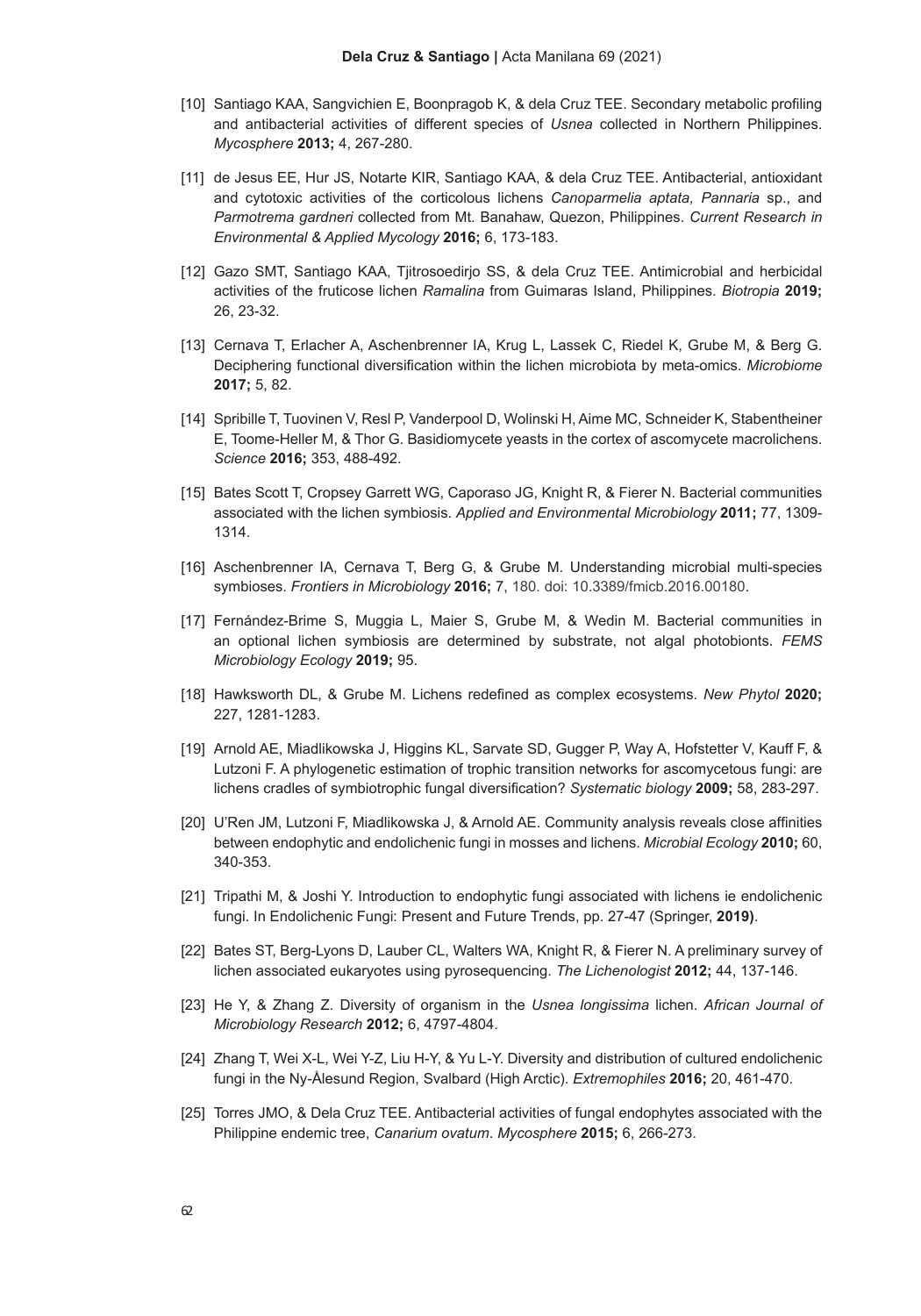- [26] Tan MA, dela Cruz TEE, Apurillo CCS, & Proksch P. Chemical constituents from a Philippine mangrove endophytic fungi *Phyllosticta* sp. *Der Pharma Chemica* **2015;** 7, 43-45.
- [27] Moron LS, Lim Y-W, & dela Cruz TEE. Antimicrobial activities of crude culture extracts from mangrove fungal endophytes collected in Luzon Island, Philippines. *Philippine Science Letters*  **2018;** 11, 28-36.
- [28] Apurillo CCS, Cai L, & dela Cruz TEE. Diversity and bioactivities of mangrove fungal endophytes from Leyte and Samar, Philippines. *Philippine Science Letters* **2019;** 12, 33-48.
- [29] Lavadia MGB, Dagamac NHA, & dela Cruz TEE. Diversity and biofilm inhibition activities of algicolous fungi collected from two remote islands of the Philippine Archipelago. *Current Research in Environmental & Applied Mycology* **2017;** 7, 309-321.
- [30] Notarte KI, Nakao Y, Yaguchi T, Bungihan M, Suganuma K, & dela Cruz TE. Trypanocidal activity, cytotoxicity and histone modifications induced by malformin A1 isolated from the marine-derived fungus *Aspergillus tubingensis* IFM 63452. *Mycosphere* **2017;** 8, 111-120.
- [31] Notarte KI, Yaguchi T, Suganuma K, & dela Cruz TE. Antibacterial, cytotoxic and trypanocidal activities of marine-derived fungi isolated from Philippine macroalgae and seagrasses. *Acta Botanica Croatia* **2018;** 77, 141-151.
- [32] Suryanarayanan TS, & Thirunavukkarasu N. Endolichenic fungi: the lesser known fungal associates of lichens. *Mycology* **2017;** 8, 189-196.
- [33] Kellogg JJ, & Raja HA. Endolichenic fungi: a new source of rich bioactive secondary metabolites on the horizon. *Phytochemistry reviews* **2017;** 16, 271-293.
- [34] Yuan C, Ding G, Wang H-Y, Guo Y-H, Shang H, Ma X-J, & Zou Z-M. Polyketide-terpene hybrid metabolites from an endolichenic fungus *Pestalotiopsis* sp. *BioMed Research International*  **2017;** 2017, 6961928.
- [35] Galinato MGM, Bungihan ME, Santiago KAA, Sangvichien E, & dela Cruz TEE. Antioxidant activities of fungi inhabiting *Ramalina peruviana*: insights on the role of endolichenic fungi in the lichen symbiosis. *Current Research in Environmental & Applied Mycology* **2021;** 11, 119-136.
- [36] Santiago KAA, dela Cruz TEE, & Ting ASY. Diversity and bioactivity of endolichenic fungi in *Usnea* lichens of the Philippines. *Czech Mycology* **2021;** 73, 1-19.
- [37] Santiago KAA, Edrada-Ebel R, dela Cruz TEE, Cheow YL, & Ting ASY. Biodiscovery of potential antibacterial diagnostic metabolites from the endolichenic fungus *Xylaria venustula* using LC– MS-based metabolomics. *Biology* **2021;** 10, 191.
- [38] U'Ren JM, Lutzoni F, Miadlikowska J, Laetsch AD, & Arnold AE. Host and geographic structure of endophytic and endolichenic fungi at a continental scale. *American Journal of Botany* **2012;** 99, 898-914.
- [39] U'Ren JM, Miadlikowska J, Zimmerman NB, Lutzoni F, Stajich JE, & Arnold AE. Contributions of North American endophytes to the phylogeny, ecology, and taxonomy of Xylariaceae (Sordariomycetes, Ascomycota). *Molecular Phylogenetics and Evolution* **2016;** 98, 210-232.
- [40] Petrini O, Hake U, & Dreyfuss M. An analysis of fungal communities isolated from fruticose lichens. *Mycologia* **1990;** 82, 444-451.
- [41] Girlanda M, Isocrono D, Bianco C, & Luppi-Mosca AM. Two foliose lichens as microfungal ecological niches. *Mycologia* **1997;** 89, 531-536.
- [42] Stierle A, Strobel G, & Stierle D. Taxol and taxane production by *Taxomyces andreanae*, an endophytic fungus of Pacific yew. *Science* **1993;** 260, 214-216.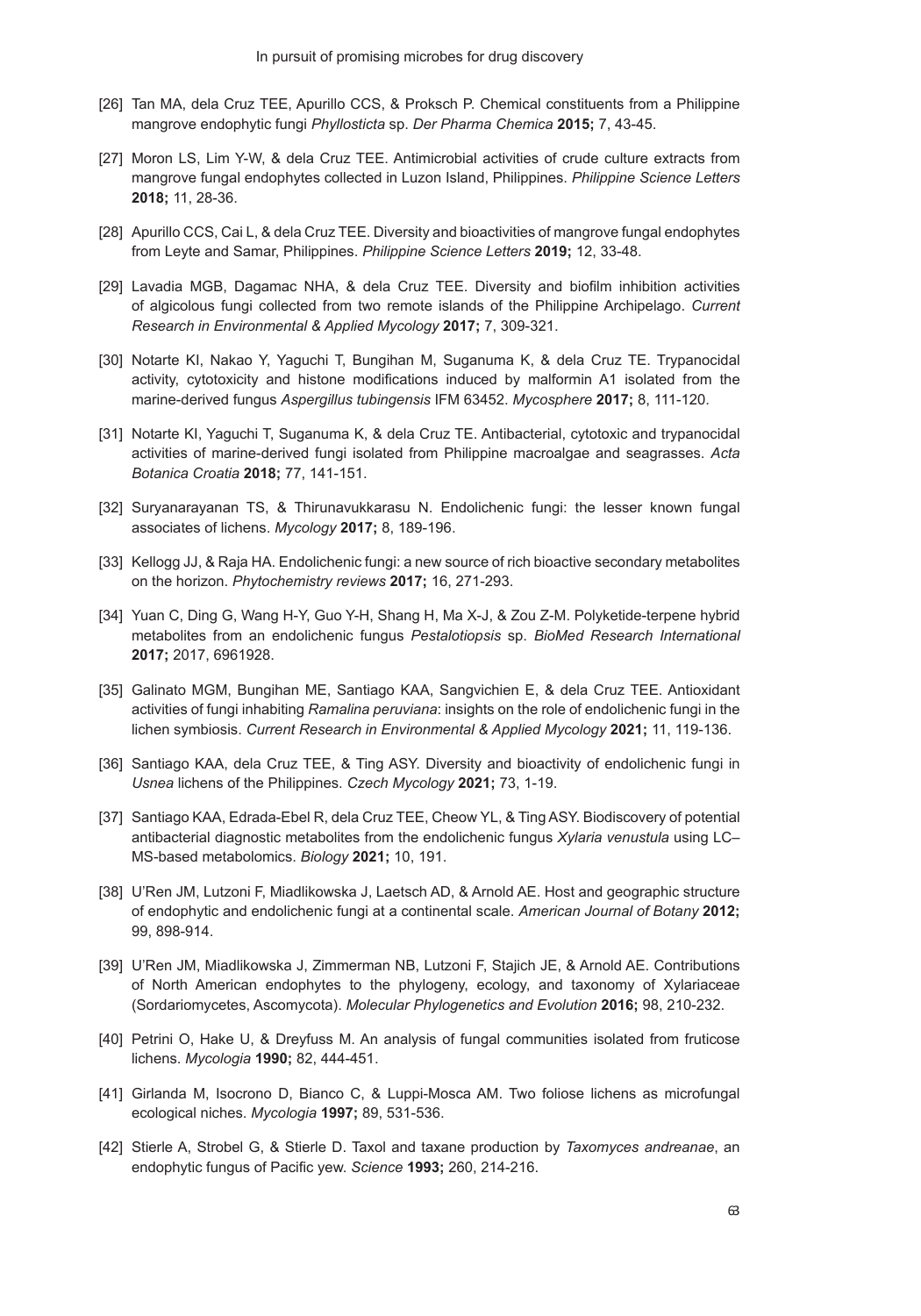- [43] Paranagama PA, Wijeratne EMK, Burns AM, Marron MT, Gunatilaka MK, Arnold AE, & Gunatilaka AAL. Heptaketides from *Corynespora* sp. inhabiting the cavern beard lichen, *Usnea cavernosa*: First report of metabolites of an endolichenic fungus. *Journal of Natural Products*  **2007;** 70, 1700-1705.
- [44] Tan MA, Castro SG, Oliva PMP, Yap PRJ, Nakayama A, Magpantay HD, & dela Cruz TEE. Biodiscovery of antibacterial constituents from the endolichenic fungi isolated from *Parmotrema rampoddense*. *3 Biotech* **2020;** 10, 1-7.
- [45] Padhi S, Masi M, Panda SK, Luyten W, Cimmino A, Tayung K, & Evidente A. Antimicrobial secondary metabolites of an endolichenic *Aspergillus niger* isolated from lichen thallus of Parmotrema ravum. *Natural Product Research* **2020;** 34, 2573-2580.
- [46] Wang Y, Niu S, Liu S, Guo L, & Che Y. The first naturally occurring thiepinols and thienol from an endolichenic fungus *Coniochaeta* sp. *Organic Letters* **2010;** 12, 5081-5083.
- [47] Wu W, Dai H, Bao L, Ren B, Lu J, Luo Y, Guo L, Zhang L, & Liu H. Isolation and structural elucidation of proline-containing cyclopentapeptides from an endolichenic *Xylaria* sp. *Journal of Natural Products* **2011;** 74, 1303-1308.
- [48] Xie F, Chang W, Zhang M, Li Y, Li W, Shi H, Zheng S, & Lou H. Quinone derivatives isolated from the endolichenic fungus *Phialocephala fortinii* are Mdr1 modulators that combat azole resistance in *Candida albicans*. *Scientific Reports* **2016;** 6, 33687.
- [49] Li W, Gao W, Zhang M, Li Y-L, Li L, Li X-B, Chang W-Q, Zhao Z-T, & Lou H-X. p-Terphenyl derivatives from the endolichenic fungus *Floricola striata*. *Journal of Natural Products* **2016;** 79, 2188-2194.
- [50] Li Y, Chang W, Zhang M, Li X, Jiao Y, & Lou H. Diorcinol D exerts fungicidal action against *Candida albicans* through cytoplasm membrane destruction and ROS accumulation. *PloS One*  **2015;** 10, e0128693.
- [51] Maduranga K, Attanayake RN, Santhirasegaram S, Weerakoon G, & Paranagama PA. Molecular phylogeny and bioprospecting of endolichenic fungi (ELF) inhabiting in the lichens collected from a mangrove ecosystem in Sri Lanka. *PloS One* **2018;** 13, e0200711.
- [52] Samanthi K, Wickramaarachchi S, Wijeratne E, & Paranagama P. Two new antioxidant active polyketides from *Penicillium citrinum*, an endolichenic fungus isolated from Parmotrema species in Sri Lanka. *Journal of the National Science Foundation of Sri Lanka* **2015;** 42, 119-126.
- [53] Wickramarachchi SR, Samanthi K, Wijeratne E, & Paranagama PA. A new antioxidant active compound from the endolichenic fungus, *Penicillium citrinum* inhabiting the lichen, *Parmotrema* sp. *International Journal of Pharmaceutical Sciences and Research* **2019;** 10, 1000-1009.
- [54] Manthrirathna M, Kandiah R, Gunasekera D, Samanthi K, Welideniya D, Maduranga H, & Paranagama P. A secondary metabolite with in vitro radical scavenging activity from endolichenic fungus *Daldinia eschscholzii* found in lichen, *Parmotrema* sp. in Sri Lanka. *Journal of the National Science Foundation of Sri Lanka* **2020;** 48, 143-148.
- [55] Paranagama PA, Wijeratne EMK, Burns AM, Marron MT, Gunatilaka MK, Arnold AE, & Gunatilaka AAL. Bioactive secondary metabolites from an endolichenic fungus, *Corynespora* sp. inhabiting the cavern beard lichen, *Usnea cavernosa*. *Planta Medica* **2008;** 74, SL106.
- [56] Li W, Li X-B, Li L, Li R-J, & Lou H-X. α-Pyrone derivatives from the endolichenic fungus *Nectria* sp. *Phytochemistry Letters* **2015;** 12, 22-26.
- [57] Li J, Ding R, Gao H, Guo L, Yao X, Zhang Y, & Tang J. New spirobisnaphthalenes from an endolichenic fungus strain CGMCC 3.15192 and their anticancer effects through the P53–P21 pathway. *RSC Advances* **2019;** 9, 39082-39089.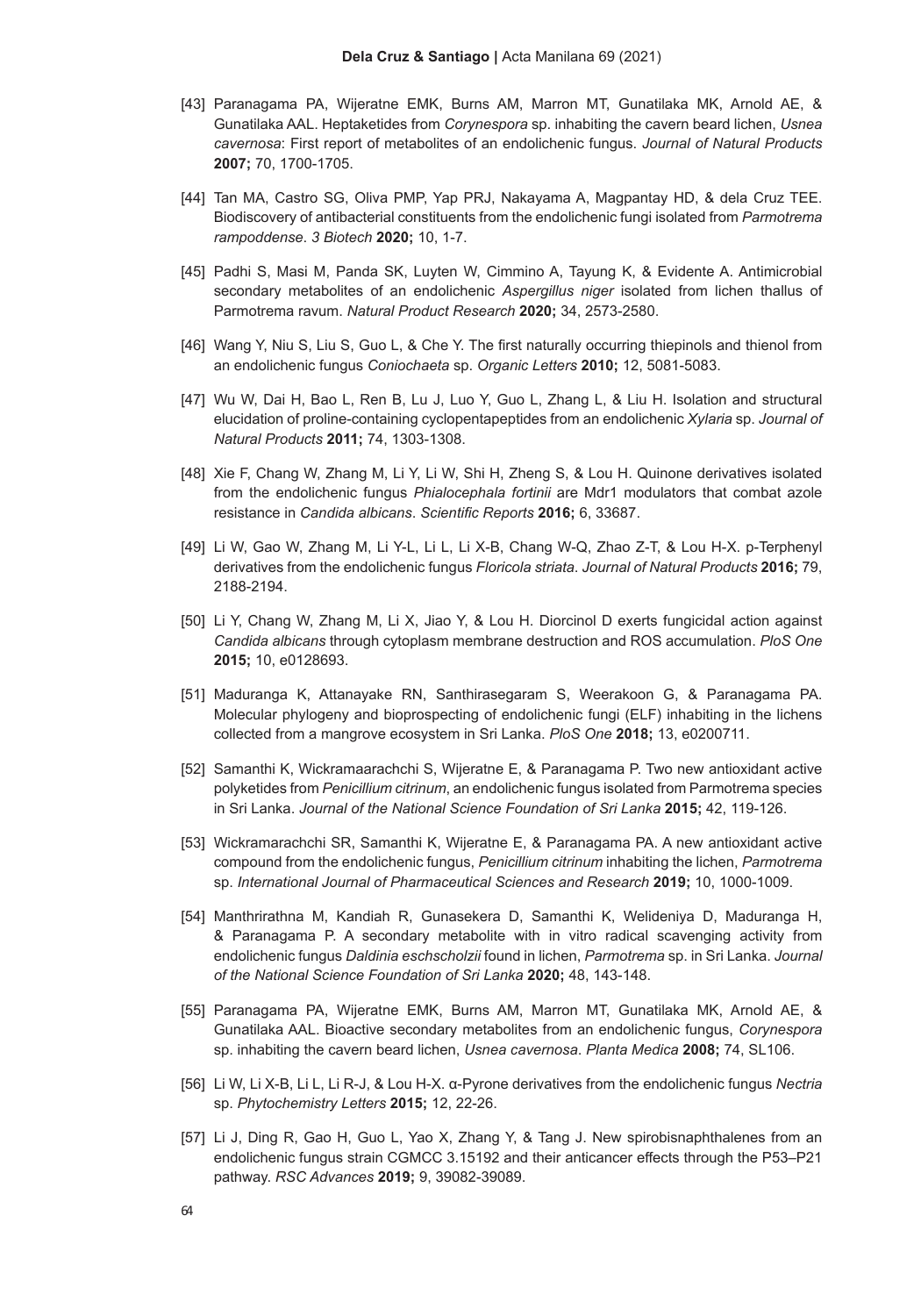- [58] Li Y-L, Gao Y, Liu C-Y, Sun C-J, Zhao Z-T, & Lou H-X. Asperunguisins A–F, cytotoxic asperane sesterterpenoids from the endolichenic fungus *Aspergillus unguis*. *Journal of Natural Products*  **2019;** 82, 1527-1534.
- [59] Zheng Q-C, Kong M-Z, Zhao Q, Chen G-D, Tian H-Y, Li X-X, Guo L-D, Li J, Zheng Y-Z, & Gao H. Chaetoglobosin Y, a new cytochalasan from *Chaetomium globosum*. *Fitoterapia* **2014;** 93, 126-131.
- [60] Kim JW, Ko W, Kim E, Kim GS, Hwang GJ, Son S, Jeong M-H, Hur J-S, Oh H, Ko S-K, et al. Anti-inflammatory phomalichenones from an endolichenic fungus *Phoma* sp. *The Journal of Antibiotics* **2018;** 71, 753-756.
- [61] Xu K, Li G, Zhu R, Xie F, Li Y, Yang W, Xu L, Shen T, Zhao Z, & Lou H. Polyketides from the endolichenic fungus *Eupenicillium javanicum* and their anti-inflammatory activities. *Phytochemistry* **2020;** 170, 112191.
- [62] Zhai Y-J, Li J-N, Gao Y-Q, Gao L-L, Wang D-C, Han W-B, & Gao J-M. Structurally diverse sesquiterpenoids with anti-neuroinflammatory activity from the endolichenic fungus *Cryptomarasmius aucubae*. *Natural Products and Bioprospecting* **2021;** 11, 325-332.
- [63] Zhao H, Wang G-Q, Tong X-P, Chen G-D, Huang Y-F, Cui J-Y, Kong M-Z, Guo L-D, Zheng Y-Z, Yao X-S, et al. Diphenyl ethers from *Aspergillus* sp. and their anti-Aβ42 aggregation activities. *Fitoterapia* **2014;** 98, 77-83.
- [64] Zheng Q-C, Chen G-D, Kong M-Z, Li G-Q, Cui J-Y, Li X-X, Wu Z-Y, Guo L-D, Cen Y-Z, Zheng Y-Z, et al. Nodulisporisteriods A and B, the first 3,4-seco-4-methyl-progesteroids from *Nodulisporium* sp. *Steroids* **2013;** 78, 896-901.
- [65] He J-W, Chen G-D, Gao H, Yang F, Li X-X, Peng T, Guo L-D, & Yao X-S. Heptaketides with antiviral activity from three endolichenic fungal strains *Nigrospora* sp., *Alternaria* sp. and *Phialophora* sp. *Fitoterapia* **2012;** 83, 1087-1091.
- [66] Lagarde A, Jargeat P, Roy M, Girardot M, Imbert C, Millot M, & Mambu L. Fungal communities associated with *Evernia prunastri*, *Ramalina fastigiata* and *Pleurosticta acetabulum*: Three epiphytic lichens potentially active against *Candida* biofilms. *Microbiological Research* **2018;** 211, 1-12.
- [67] Lagarde A, Millot M, Pinon A, Liagre B, Girardot M, Imbert C, Ouk T-S, Jargeat P, & Mambu L. Antiproliferative and antibiofilm potentials of endolichenic fungi associated with the lichen *Nephroma laevigatum*. *Journal of Applied Microbiology* **2019;** 126, 1044-1058.
- [68] Prateeksha, Bajpai R, Yusuf MA, Upreti DK, Gupta VK, & Singh BN. Endolichenic fungus, *Aspergillus quandricinctus* of *Usnea longissima* inhibits quorum sensing and biofilm formation of *Pseudomonas aeruginosa* PAO1. *Microbial Pathogenesis* **2020;** 140, 103933.
- [69] Kim TY, Jang JY, Yu NH, Chi WJ, Bae CH, Yeo JH, Park AR, Hur JS, Park HW, & Park JY. Nematicidal activity of grammicin produced by *Xylaria grammica* KCTC 13121BP against *Meloidogyne incognita*. *Pest Management Science* **2017;** 74, 384-391.
- [70] Liu F, Yang J, Han L, & Guo S. Biocontrol activity of three endolichenic fungi from *Peltigera*. *Advances in Microbiology* **2017;** 6, 91-97.
- [71] Li Y-L, Zhu R-X, Li G, Wang N-N, Liu C-Y, Zhao Z-T, & Lou H-X. Secondary metabolites from the endolichenic fungus *Ophiosphaerella korrae*. *RSC Advances* **2019;** 9, 4140-4149.
- [72] Yuan C, Ding G, Wang H, Guo Y, Ma X, & Zou Z. Phytotoxic secondary metabolites from the endolichenic fungus *Myxotrichum* sp. *Chemistry of Natural Compounds* **2018;** 54, 638-641.